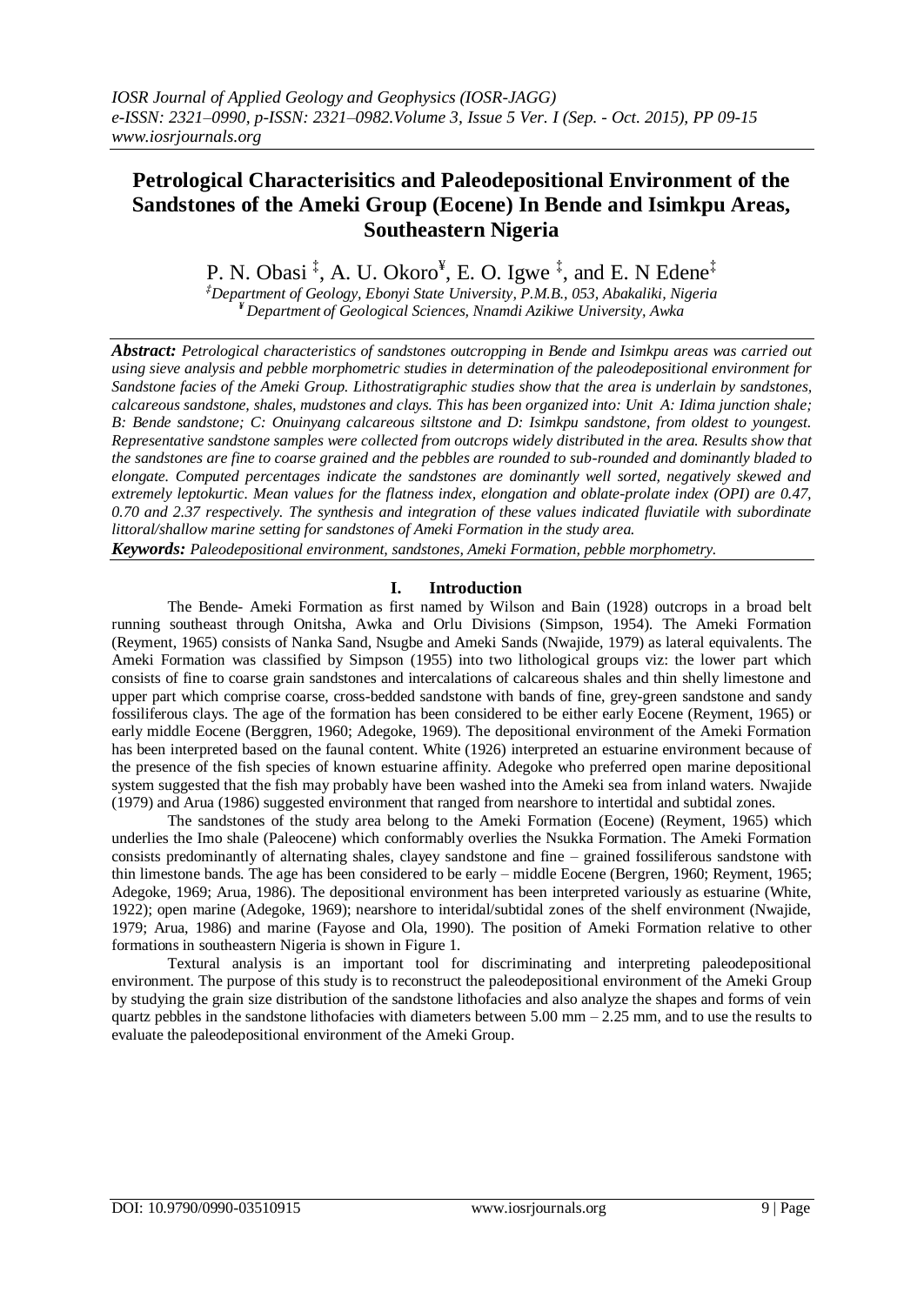

Figure 1: Geological map of southeastern Nigeria showing position of Ameki Group relative to other formations.

## **II. Method Of Study**

Sieve analysis was carried out on twelve (12) representation sandstone samples of the Ameki Formation and pebble morphometric studies were conducted on thirteen (13) pebble batches, totaling a hundred and thirty pebbles collected from different sample locations of the Isimkpu Sandstone. The sandstones were disaggregrated without disturbing their original properties such as grain size, grain shape and roundness of grains. The fifity (50) grams of each sample was sieved for fifteen minutes using a set of Jurgens's and Endocott's laboratory sieve at  $\frac{1}{2}$  phi interval on a Fritsch sieve Ro tap shaker. The material retained was carefully weighed and recorded using a chemical balance. The cumulative weigh and other parameters were deduced. The arithmetic log probability graph was used in the plot of log / normal cumulative frequency curves of the grain size distribution. The percentile values were deduced graphically while other statistical parameters like mean, median, standard deviation (dispersion or sorting), skewness and kurtosis were calculated using folk and ward (1957) formulae. The unbroken pebbles were collected, washed and numbered for pebble morphometry. Their long (L), short (S) and intermediate (I) length were measured using vernier calipers. The roundness of each pebble was taken as the proportion of the convex parts of the pebble along its maximum projection perimeter and it was measured using the pebble image set of Krumbein (1974) and Sames (1966).

#### **III. Results And Discussion 3.1 Lithostratigraphy/ Field Relationship**

Walker (1984) defined facies as a body of rock showing lateral variations in the aspects of defined lithological characteristics. On the basis of this, and to achieve simplicity, objectivity, repeatability and comprehensiveness, four broad lithostratigraphic units have been recongnized and mapped. These have been designated as: Unit A: Idima junction shale; B: Bende sandstone: C: Onuinyang calcareous siltstone and D: Isimkpu sandstone, from oldest to youngest (see fig 2).

## **3.1.1 UNIT A: THE IDIMA JUNCTION SHALE**

This lithologic unit consists of dominantly of sands and shales interbeds intercalated with brownish mudstones, calcareous snadstone, ferruginized sandstone and argillaceous clays. This unit is not exposed along Bende-Amaeka Abam road. The shales are dark in colour. The dark colour may be due to high content of organic or carbonaceous matter. The shale unit comprises of a thinly laminated part and sandy part, shows mottling. The sandy shale form a greater part of the shale units and consists of intercalations of calcareous sandstone, brownish mud stone and clays. The beds strikes NW-SE and dips about  $7^{\circ}$ -8 $^{\circ}$ SW.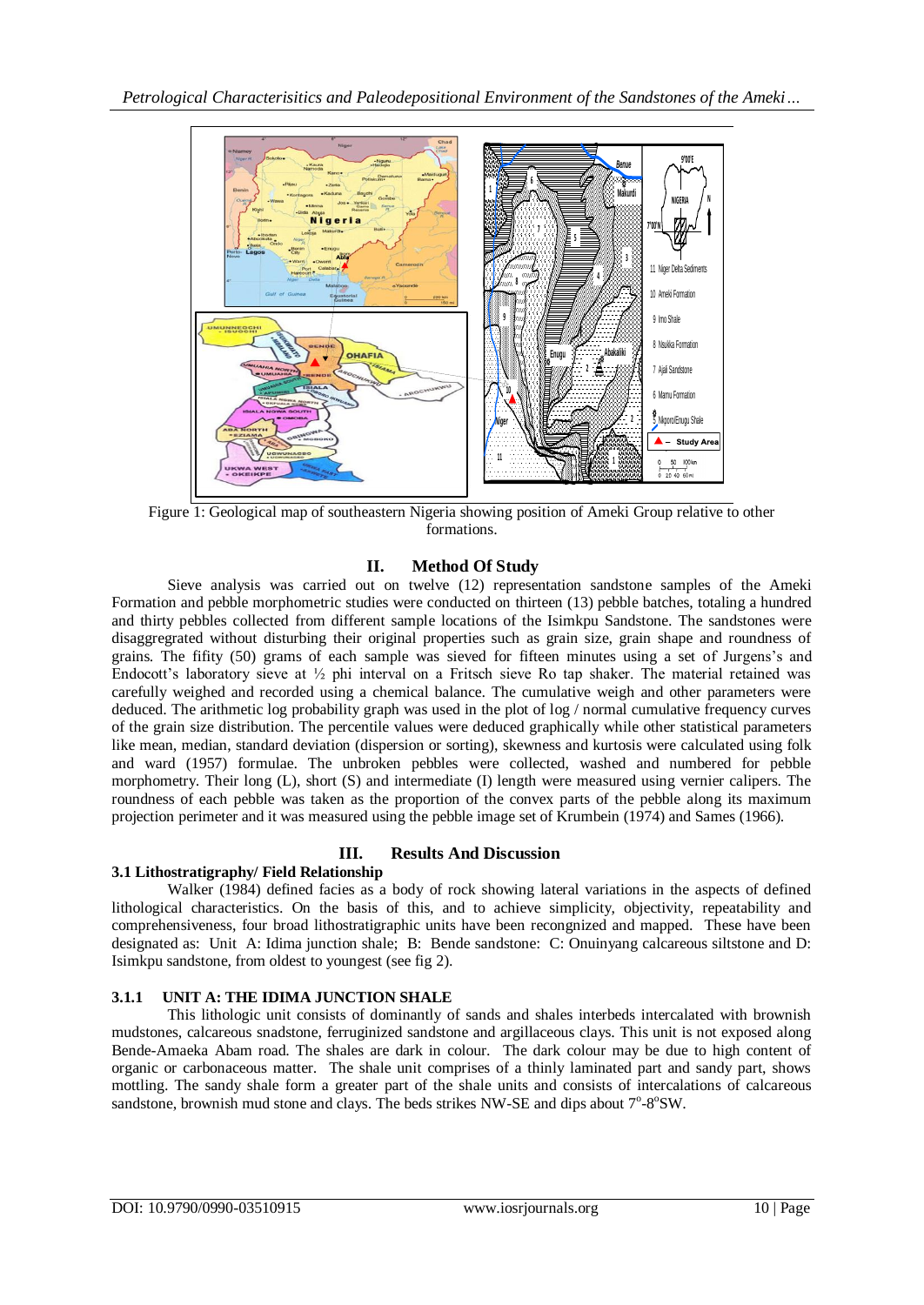## **3.1.2 UNIT B: THE BENDE SANDSTONE**

Well exposed outcrops of this unit were observed along Bende - Igbere road, Ndiekeugoh, Bende, along Bende - Amaeke Abam road, Ndiokoriekwu, Nkporo;Ubibia and Amaba. The unit consists dominantly of very fined-grained sandstone, which is whitish to yellowish in colour, except along Bende – Igbere road where they are fine to medium grained and ferruginized with ophiomorpha burrows. Some parts of the sandstone are highly calcitic especially along Bende road. The calcitic sandstones are very fossiliferous showing macrofossil of pelecypods, gastropods and echinoids. The beds dip generally at about 7°-9°SW and strikes in the NW-SE direction.



**Fig. 2.0: Geologic map of Bende and Environs.**

#### **3.1.3 Unit C: Onuinyang Calcareous Siltstone**

Well exposed outcrops of this unit were observed at River Inyang, and along Bende road, Onuinyang. This unit conformably overlay unit B. It is composed of fine grained calcareous siltstones, carbonaceous mudstones, grayish mottled clays and thin limestone. The unit is highly fossiliferous (over 50% fossil content). The Calcareous siltstones are whitish in colour and very fine grained. It is interbedded with sandstones which are also very fine grained and yellowish in colour, with thin grayish mudstone which has impressions and fossils of bivalves as in the calcareous siltstones. The Calcareous siltstones is very calcitic and has calcium carbonate ( $CaCo<sub>3</sub>$ ) cement. The mudstone shows plant's remains and carbonaceous cement. The lime stone unit is thin (about 15ch-17cm). It is composed of well-crystallized calcite grains and shows impressions of bivalve fossils, the limestone is highly carbonaceous. The unit dip generally between  $6^0$ -12 $^0$ SW and strikes a t NW-SE direction.

#### **3.1.4 Unit D The Isimkpu Sandstone**

The Isimkpu Sandstone conformably overlies the Onuinyang calcareous siltstone of unit C. This is the youngest lithofacie member of the area. This unit is well exposed at Isimkpu village. The unit is composed of ferruginized pebbly sandstone. Infact, the sandstone outcrops over the entire area of Isimkpu Aro and it is prominent at Ugwu Ajarata covering a distance of over 200 meters.

This pebbly sandstone forms the tops of the study area, suggesting that the entire sequence is upward coarsening. The top of this sandstone is very coarse grained. The colour of the sandstone is reddish due to the dissemination of hematite which may constitute the cement (pettijohn, 2000). The sandstone is moderately to well sorted with sub-angular to well rounded pebbles (conglomerates).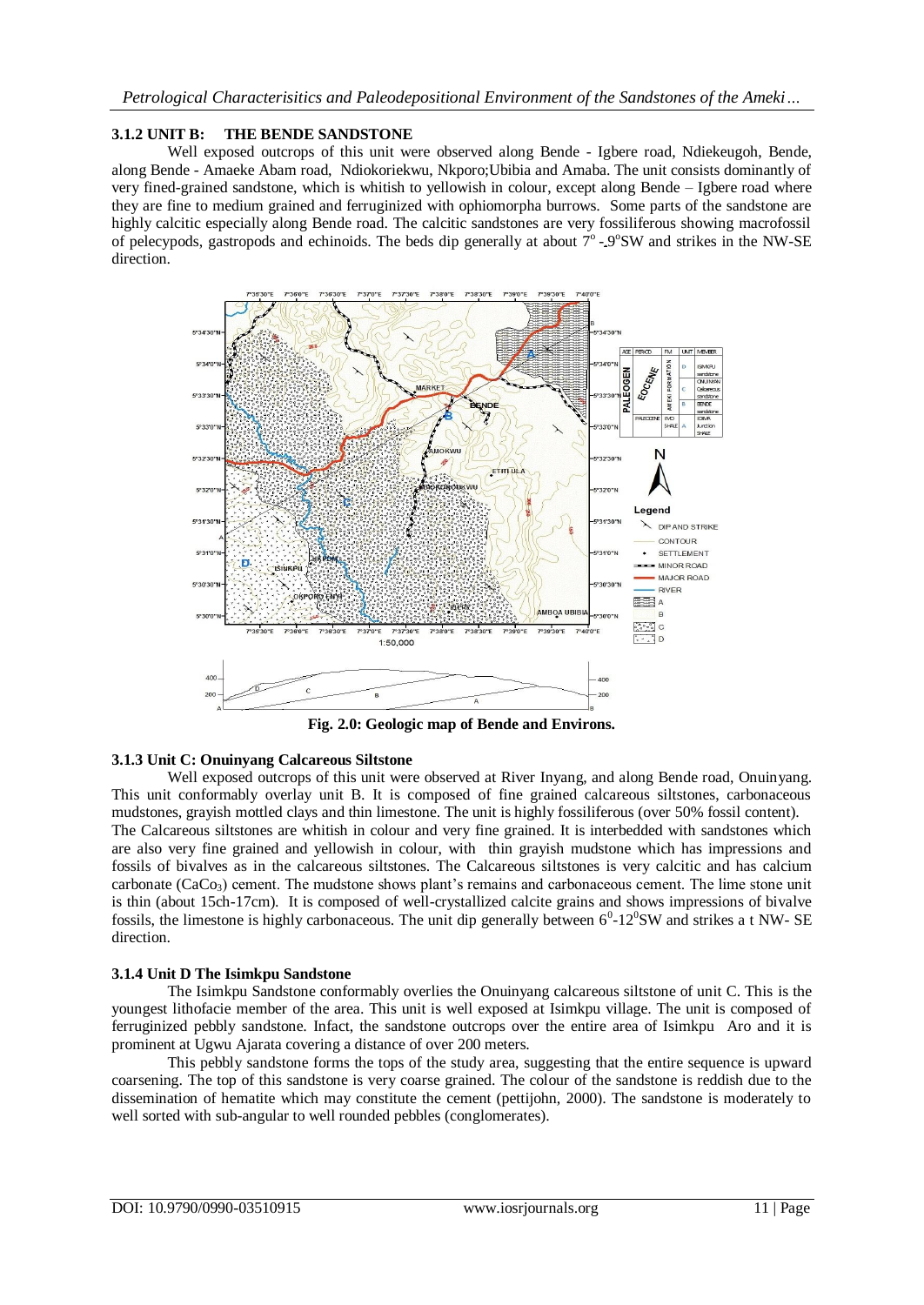## **3.2 Petrology**

## **3.2.1 Sieve Analysis:**

All environments and processes may not affect the distribution of grains uniformly; hence it may become more useful to combine two or more parameters to differentiate the various environments. These parameters include:

## **Mean (X)**

The mean is the overall grain size in a frequency distribution as influenced by sources of supply, depositional processes and environment (folk, 1974; Friedman, 1967), The mean indicates the average kinetic energy of the depositing agent. From the analysis, the mean size of the samples analyzed ranged from 1.22Φ 0- 1.27Φ .about 30% of the sandstones are coarse grained, 60% are fine grained while 10% are medium grained.

#### **Median**

The median indicates the corresponding Φ50 mark of the cumulative curve. It disadvantage is that it is not affected by extremes of the curve, therefore, does not reflect the overall size of the samples. About 30% of the sandstones are coarse grained, 60% are fine grained while 10% are medium grained. The median indicates the corresponding Ф50 mark of the cumulative curve. It' disadvantage is that it is not affected by extremes of the curve, therefore, does not reflect the overall size of sediments and it is no a good indicator of environments (Folk, 1974). However, the median grainsize for the samples ranged from 1.22  $\Phi$  – 1.28  $\Phi$ .

## **Standard Deviation**

Standard deviation describes the degree of spread of or uniformity of the grain particles. It is the degree of scatter about the mean (Folk and Ward, 1957). From the analysis, the standard deviation vary from  $0.14 \Phi -$ 44 Ф indicating very well sorted to well sorted; this is an indication of moderate energy of deposition. Such deposition is prominent in marine environment (Folk and Ward, 1957; Pettijohn, 2002). About 40% are very well sorted while 60% are well sorted.

#### **Skewness (Sk Value)**

This measures the asymmetry of the grainsize frequency distribution i.e. whether a curve has an asymmetrical tail to the on the left or right (Folk and Ward, 1957). The skewness of the samples ranged from 0.096Ф – 0.18Ф indicating negative skew to positive skew. About 60% are negatively low skewed, 20%, nearly symmetrical while 20% are positively skewed. This indicates a relatively low energy shallow marine environment of deposition (Friedman and Sanders, 1978).

#### **Kurtosis (Kg Value)**

Kurtosis measures the peakness of a grain size frequency distribution curve. This is not a very sensitive parameter for environmental analysis. However, the kurtosis value of the samples ranged from 1.09  $\Phi$  – 5.00  $\Phi$ indicating mesokurtic to extremely leptokurtic. About 60% are extremely leptokurtic, 20%, leptokurtic and 20% mesokurtic. Folk and Ward suggested that fluctuation is restricted within the central part of the average velocity for a greater time than normal.

| <b>PARAMETERS</b>                                   | <b>EXHIBITED CHARACTERISTICS</b>                                                                                              | ENVIRONMENTAL INDICATION                                                                                              |
|-----------------------------------------------------|-------------------------------------------------------------------------------------------------------------------------------|-----------------------------------------------------------------------------------------------------------------------|
| <b>MEAN</b>                                         | Ranges from 1.22 $\Phi$ – 1.27 $\Phi$ with 30% coarse<br>grain, 10% medium grain and 60% fine grain.                          | This indicates a shallow marine environment with<br>gentle change in depositional kinetic energy<br>(Pettijohn 2002). |
| <b>MEDIAN</b>                                       | Ranges from 1.22 $\Phi$ – 1.28 $\Phi$                                                                                         | Not a good indicator of environment (Folk, 1974).                                                                     |
| <b>STANDARD</b><br><b>DEVIATION</b><br>(DISPERSION) | Ranges from 0.14 $\Phi$ – 0.44 $\Phi$ with 40% very well<br>sorted and 60% well sorted.                                       | Indicates a shallow marine environment of<br>deposition (Folk and Ward, 1957; Friedman and<br>Sanders).               |
| <b>SKEWNESS</b><br>(SK<br><i>VALUE</i> )            | Ranges from 0.096 $\Phi$ – 0.18 $\Phi$ with 60% negatively<br>skewed, 20% nearly symmetrical and<br>20%<br>positively skewed. | Indicates shoreface to shallow marine environment<br>(Friedman and Sanders, 1978).                                    |
| <b>KURTOSIS</b><br>(KG)<br>VALUE)                   | Ranges from 1.09 $\Phi$ – 5.00 $\Phi$ with 60% extremely<br>leptokurtic, 20% leptokurtic and 20% mesokurtic.                  | sensitive in environment<br>analysis.<br>Not<br>very<br>Excessively peaked (Folk and Ward, 1957).                     |

**Table 1: Summary Of Geological Significance Of The Parameters**

## **3.2.2 Pebble Morphometry**

## **Flatness Ratio**

Flatness ratio is a measure of the ratio of the Short axis (S) to the Long axis (L) i.e. S/L. the average flatness ratio for the pebbles of the sandstone of the study area is 0.47 indicating a marine environment. Lutig (1962) developed a format for different flatness ratio for pebbles from different environments.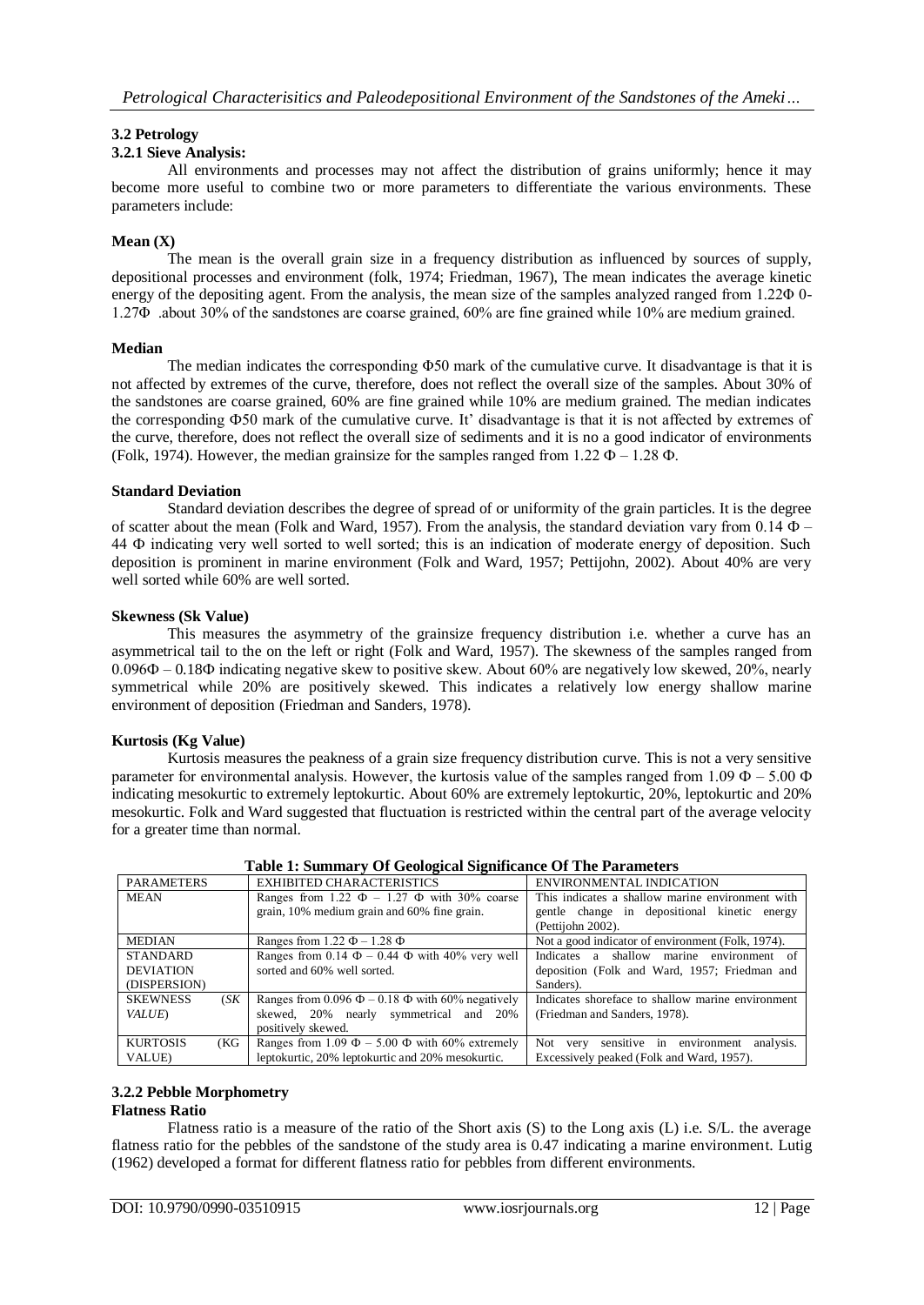## **Elongation Ratio**

This is a measure of the ratio of the Intermediate axis (I) to the Long axis (L) i.e. I/L. the measured elongation ratio of the pebbles ranges from  $0.62 - 0.98$  with a mean value of 0.70.

## **Maximum Projection Sphericity**

Maximum projection sphericity is a measure of the equidimensionality of a pebble showing the approach of a sphere. Sneed and Folk (1958) method was used. It measures the maximum projection as cube root of the ratio between the square of the short axis (S) and the product of the long axis (L) and intermediate axis (I). Mathematically,  $(S^2 / L)$  <sup>1/3</sup>. This method is best because it reflects the behavior of the particles during transportation in a fluid medium (Sneed and Folk, 1958). The maximum projection sphericity values of the sandstones ranged between  $0.61 - 0.72$  with a mean value of 0.67.

#### **Form**

This is a measure of the relationship between the three mutually perpendicular dimensions of pebble. The sphericity – from diagram of Sneed and Folk (1958) was used to determine the form name for each pebble. About 46% constitutes Bladed, 38% elongated while 15% were Compact elongate. The average form is Bladed.

## **Oblate-Prolate Index (Opi)**

The OP index is a measure of how close the intermediate axis (I) of the pebble is to long axis (L) or the short axis (S). The  $\overline{OP}$  index values of the Isimkpu pebbly sandstones ranges from  $0.53 - 4.70$  with a mean value of 2.37. There is only one negative value, this indicates how close the Intermediate axis (I) are to the Short axis (S).

## **Roundness**

Roundness may be expressed as a ratio of the average radius of curvature of the several corners or edges to the radius of curvature of the maximum inscribed sphere (Pettijohn, 1975). Lutig also defined roundness as the percentage of convex parts along the exterior circumference of a particle or pebble. According to Pettijohn (1975), roundness is a poor indicator of environment because pebbles may be rounded after only a short distance of transport. The pebble of this sandstone unit ranges from 42% to 64% with mean value of 56%.

## **IV. Interpretation And Environmental Synthesis**

Sames (1966) observed that the size and shape eventually acquired by pebbles are functions of both inherited and environmental factors. Blatt (1959) has shown that the original sphericity of a vein pebble is probably strongly influenced by relatively large scale stress phenomena such as joiting, faulting and ezfoliations; thus, the final sphericity depends on the mode and rigour of transport. However, the initial or inherited shape or form of the pebbles has a persistant effect on the final sphericity (Nwagidea nd Hoque, 1985; Swan, 1974 ;).

Though this analysis shows that these pebbles have been heavily modified with respect to sphericity, Lutig (1962) suggested that 55 – 65% roundness ranges is a feature of fluviatile pebbles while 70 95% ranges characterizes marine pebbles. Sames (1966) suggested a range of  $45 - 90\%$  for littoral pebbles. The roundness values of the sandstones are 54%. This may be suggestive of a littoral or fluvial setting. However, roundness is a poor indicator of depositional environment (Pettijohn, 1979, 2002). The mean elongation ratio of the pebbles is 0.70. Lutig (1962) classified pebbles with elongation ratio value of  $0.65 - 0.75$  as torrent type, which may have accumulated in flowing water or in brook and rivulets. The mean flatness ratio for the pebbles is 0.47. lutig (1962) and Sames (1966) assigned the flatness ratio between  $0.40 - 0.50$  for marine deposited pebbles. This confirms that the pebbles were deposited in a marine environment.

A plot of roundness versus elongation ratio following Sames (1966) shows that 100% of the pebbles plot in the littoral field (see fig. 3.0). The plot therefore indicates that the pebbles were deposited in a littoral environment. The significance of the sphericity values may be better appreciated by comparing them with those obtained by Dobkins and Folk (1970) in the sphericity plot. The 0.66 sphericity line, best separates beaches and rivers pebbles. The lower values are typical of beaches while the higher values suggest fluvial deposits (see fig 2.0). This suggests a dominantly littoral environment of deposition (Sames, 1966; Dobkins and Folk, 1970). The oblate – prolate  $(\overline{OP})$  index for the pebbles ranges from  $-0.53$  to 4.70 with an average of 2.37. however, following Dobkins and Folk (1970), a plot of maximum projection sphericity versus ŌP index indicates a littoral environment of deposition.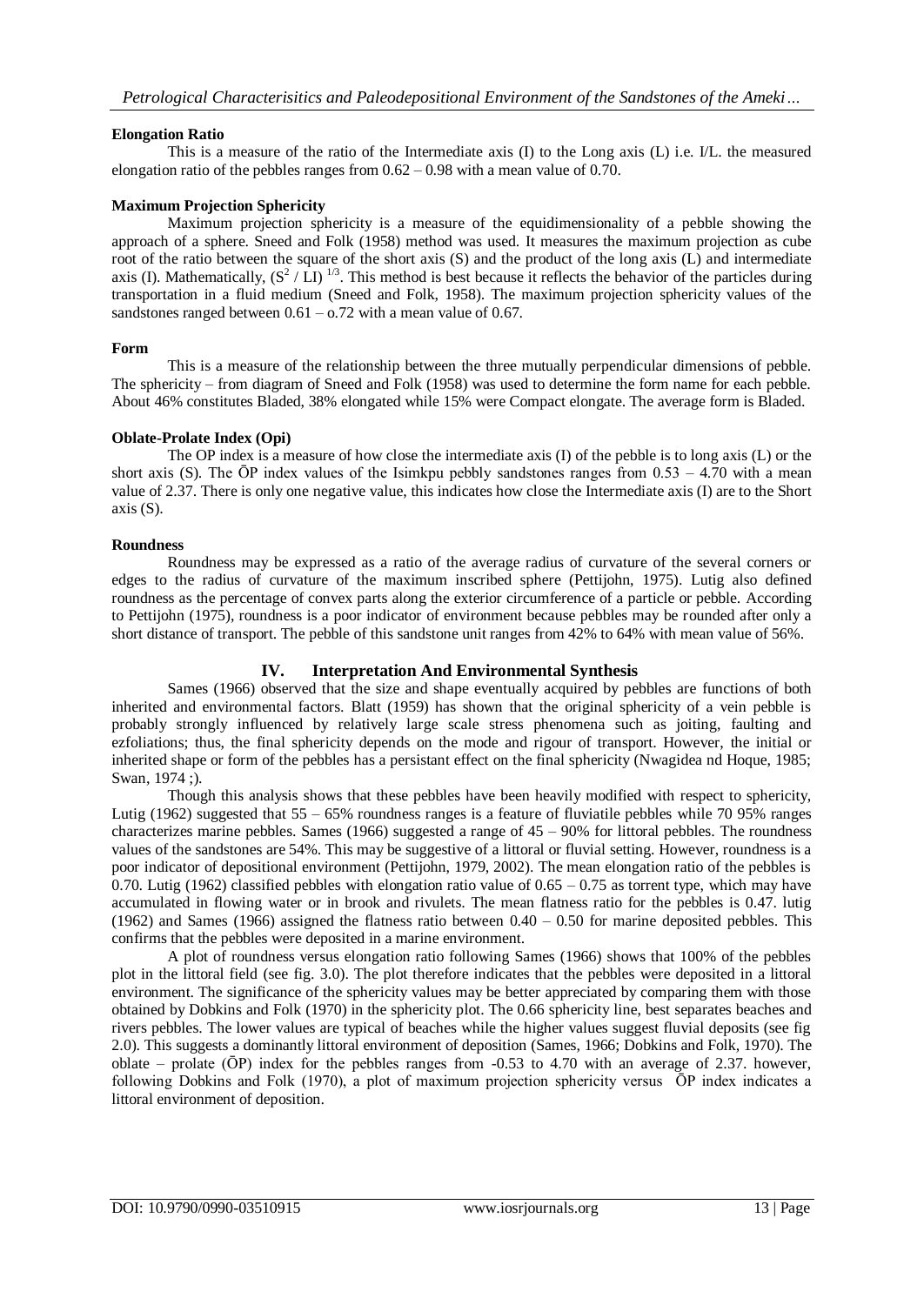| Table 2: Summary Of Environmental Diagnosis Of Pebble Morphometry |                                                                                  |                                                                                    |                                                                                                                                              |  |  |  |  |  |  |
|-------------------------------------------------------------------|----------------------------------------------------------------------------------|------------------------------------------------------------------------------------|----------------------------------------------------------------------------------------------------------------------------------------------|--|--|--|--|--|--|
| <b>MORPHOMETRIC</b><br><b>PARAMETERS</b>                          | <b>CHARACTERISTICS</b><br><b>THE</b><br><b>EXHIBITED</b><br>BY<br><b>PEBBLES</b> | ENVIRONMENTAL<br><b>INDICATORS</b>                                                 | <b>REFERENCES</b>                                                                                                                            |  |  |  |  |  |  |
| <b>ROUNDNESS</b>                                                  | Mean value 56%<br>Ranges $42 - 65%$                                              | Not.<br>good<br>a<br>very<br>indicator<br>environmental<br>(Pettijohn, 1975, 2002) | Low value of mean. Subangular to<br>angular confirms that the source is near<br>the site of deposition (Pettijohn, 1975).                    |  |  |  |  |  |  |
| <b>FLATNESS</b><br><b>RATIO</b><br>(S/L)                          | Mean values 0.47<br>Range $0.42 - 0.52$                                          | Within the littoral range<br>0.4-0.5. indicates littoral<br>environment            | Range of $0.25 - 0.35$ for fluvial and 0.4<br>$-0.5$ for marine. (Lutig, 1962; Sames,<br>1966).                                              |  |  |  |  |  |  |
| <b>ELONGATION</b><br>RATIO (I/L)                                  | Mean values 0.70<br>Ranges $0.62 - 0.98$                                         | Indicates a strong littoral<br>environment of deposition                           | Rang of $0.065 - 0.75$ are indicative of<br>torrent types, following water or brook<br>and rivulet (Lutig, 1962; Dobkins and<br>Folk, 1970). |  |  |  |  |  |  |
| PEBBLE FORM                                                       | Bladed 46%, Elongated 38%,<br>Compact elongate 15%                               | Indicating<br>littoral<br>environment                                              | Sneed and Folk (1955); Dobkins and<br>Folk, (1970)                                                                                           |  |  |  |  |  |  |
| <b>OBLATE - PROLATE</b><br>Op Index                               | Mean value 2.37<br>Range $-0.53 - 4.7$                                           | 100%<br>Littoral<br>with<br>confirmation                                           | Dobkins and Folk (1970)                                                                                                                      |  |  |  |  |  |  |
| Ōp<br>of<br>Index<br>Plot<br>Versus Sphericity.                   | Scattered<br>and<br>high<br>plots<br>observed in beach region.                   | fluvial<br>Suggests<br>environment                                                 | Dobkins and Folk (1970)                                                                                                                      |  |  |  |  |  |  |
| Plot of mean roundness<br>versus mean elongation<br>ratio.        | Plot falls within the littoral<br>region.                                        | Strongly<br>suggests<br>environment.                                               | Lutig, 1962; Sames, 1966                                                                                                                     |  |  |  |  |  |  |

**Table 2: Summary Of Environmental Diagnosis Of Pebble Morphometry**

The sandstones of the second sedimentary cycle are less feldsparthic and high in quartz than the sandstones of the first sedimentary cycle which are highly felespartic (Hoque, 1976). This suggests that the sandstones may have been deposited during the second sedimentary cycle (Campanian - Eocene) and were derived from the granitic basement northeast and east of the study area.

|  |  |  |  | Table 3: Average Values Of Parameters For Pebble Morphometric Analysis |  |
|--|--|--|--|------------------------------------------------------------------------|--|
|  |  |  |  |                                                                        |  |

| S/N                      | $L$ (cm | $I$ (cm) | $S$ (cm | S/L  | I/L  | $L$ - $I/L$ - $S$ | $(S^2/LI)^{1/3}$ | <b>ŌP INDEX</b> | <b>FORM</b><br><b>NAME</b> | <b>ROUNDNESS</b><br>$\frac{0}{0}$ |
|--------------------------|---------|----------|---------|------|------|-------------------|------------------|-----------------|----------------------------|-----------------------------------|
| 1                        | 1.58    | 0.92     | 0.67    | 0.43 | 0.69 | 0.68              | 0.67             | 4.70            | <sub>B</sub>               | 58                                |
| 2                        | 1.66    | 1.02     | 0.69    | 0.42 | 0.62 | 0.66              | 0.66             | 3.85            | E                          | 64                                |
| 3                        | 1.48    | 1.14     | 0.77    | 0.54 | 0.77 | 0.43              | 0.61             | $-0.53$         | B                          | 42.5                              |
| 4                        | 1.49    | 1.02     | 0.69    | 0.47 | 0.69 | 0.59              | 0.68             | 1.95            | B                          | 60                                |
| 5                        | 1.28    | 0.91     | 0.66    | 0.47 | 0.98 | 0.47              | 0.64             | 0.98            | B                          | 48.5                              |
| 6                        | 1.56    | 0.94     | 0.67    | 0.44 | 0.61 | 0.68              | 0.68             | 4.30            | E                          | 60.0                              |
| $\tau$                   | 1.52    | 1.03     | 0.75    | 0.52 | 0.70 | 0.60              | 0.71             | 2.34            | <b>CE</b>                  | 65                                |
| 8                        | 1.74    | 1.21     | 0.80    | 0.47 | 0.71 | 0.52              | 0.67             | 1.13            | <sub>B</sub>               | 49                                |
| 9                        | 1.44    | 1.01     | 0.75    | 0.52 | 0.71 | 0.60              | 0.72             | 1.91            | <b>CE</b>                  | 61                                |
| 10                       | 1.80    | 1.12     | 0.78    | 0.45 | 0.63 | 0.63              | 0.67             | 3.66            | E                          | 52.5                              |
| 11                       | 1.54    | 1.06     | 0.68    | 0.44 | 0.69 | 0.53              | 0.65             | 1.11            | B                          | 55.5                              |
| 12                       | 1.60    | 1.05     | 0.74    | 0.47 | 0.66 | 0.60              | 0.69             | 2.58            | E                          | 52                                |
| 13                       | 1.35    | 0.91     | 0.65    | 0.49 | 0.67 | 0.62              | 0.70             | 2.83            | E                          | 54                                |
| <b>MEAN</b><br>VALU<br>Е | 1.54    | 1.02     | 0.71    | 0.47 | 0.70 | 0.58              | 0.67             | 2.37            | <sup>B</sup>               | 58                                |